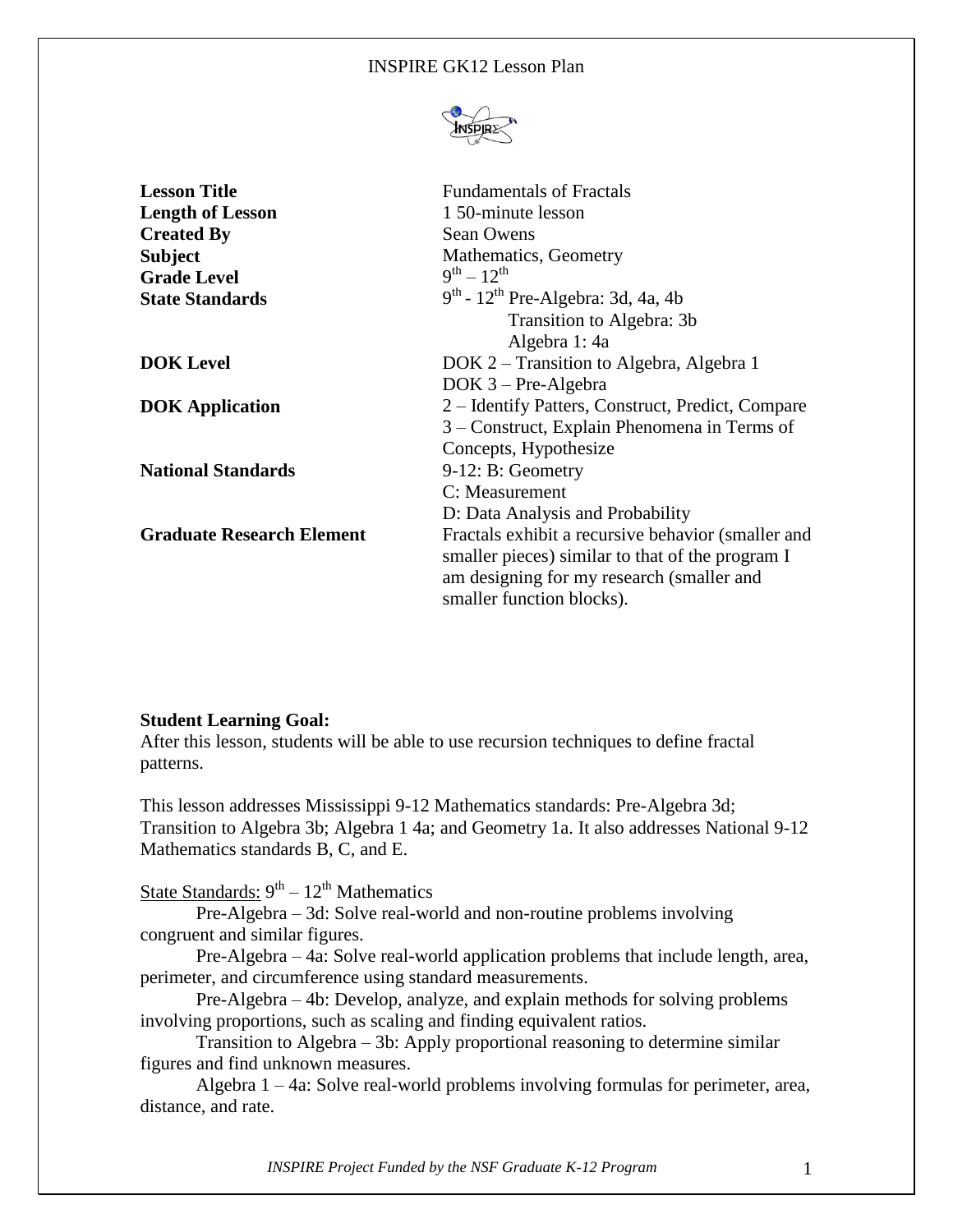

# National Standards: 9<sup>th</sup> – 12<sup>th</sup> Mathematics

B (Geometry):

- Analyze characteristics and properties of two- and three-dimensional geometric shapes and develop mathematical arguments about geometric relationships
- Apply transformations and use symmetry to analyze mathematical situations
- Use visualization, spatial reasoning, and geometric modeling to solve problems C (Measurement):
- Apply appropriate techniques, tools, and formulas to determine measurements D (Data Analysis and Probability):
	- Develop and evaluate inferences and predictions that are based on data

#### **Materials Needed (supplies, hand-outs, resources):**

- Paper
- Ruler

## **Lesson Performance Task/Assessment:**

Students will construct a fractal and calculate the geometric ratio defined by it. Then they will use the ratio to predict a future recursion value.

## **Lesson Relevance to Performance Task and Students:**

This lesson will have students construct fractals demonstrating their understanding of recursion and similar polygons. The students will collect side length data, define the side length reduction ratio, and predict the side length at a theoretical level of recursion to demonstrate an understanding of ratios and geometric series prediction.

## **Anticipatory Set/Capture Interest:**

As an anticipatory set, the instructor will show the students a series of images that demonstrate fractals in real world scenarios (conch shells, snowflakes, fern leaves) and ask the students to explain what they have in common. After discussion, the instructor can lead into an explanation of fractals and the guided practice section of the lesson.

## **Guided Practice:**

In the guided practice section of the lesson, the instructor will explain the principals of fractals and how they are constructed. Then, he or she will demonstrate the fractal to be used by the students in the independent practice section (Koch fractal; see teachers notes) and explain the activity.

## **Independent Practice:**

In the independent practice, students will construct fractals in teams to a set number of iterations (5 or 6). Afterwards, the students will measure and record the side length of the triangles at each iteration. From this data, the students will calculate the geometric ratio between each level of iteration and then predict the side length of a triangle at the 10th level of recursion.